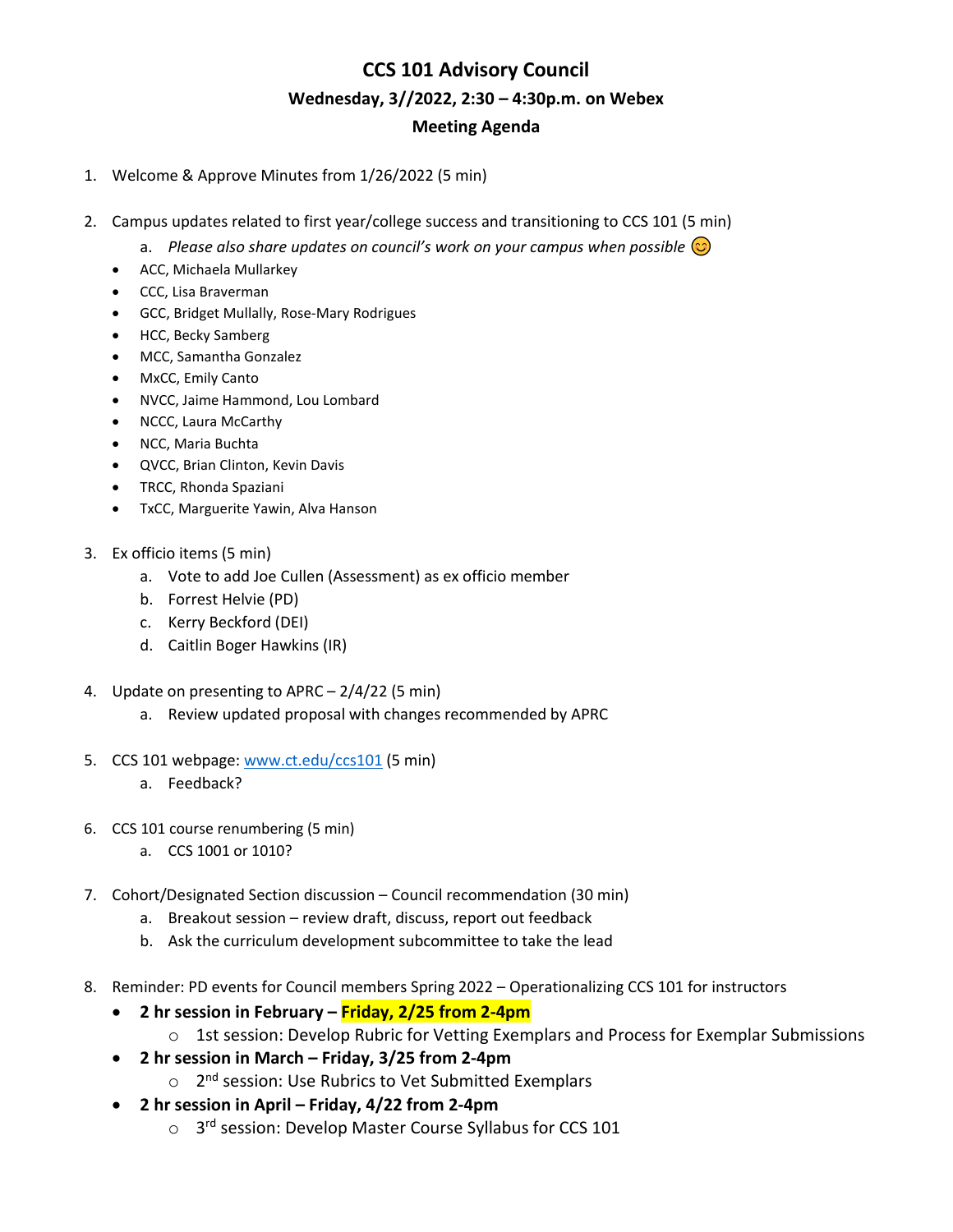- 9. Subcommittee Work for Spring 2022 Report out (1 hr with any remaining time for subcommittee breakouts)
- **Curriculum Development and Assessment** (create process for course review and continual curriculum development including an assessment process, tools, and rubrics) **– Joe Cullen will be point person for assessment**

- o **Jaime Hammond**
- o **Samantha Gonzalez**
- o **Marguerite Yawin**

#### **Spring 2022 priorities:**

- $\triangleright$  Create plan for vetting "exemplar assignments"
- $\triangleright$  Create Master Course Syllabus

#### **Future Goals:**

- $\triangleright$  \*In collaboration with Quality of Instruction subcommittee, create Master Course Shell
- $\triangleright$  Create ongoing assessment plan
- **Policy Clarification & Implementation** (clarify student exemption policy, how to ensure students take within 9 credits, course delivery options for degree students to take within first 9 credits) **– Amy Feest will be point person for policy clarification**
	- o **Kevin Davis**
	- o **Laura McCarthy**
	- o **Lou Lombard**
	- o **Alva Hanson**

## **Spring 2022 priorities:**

- $\triangleright$  Clarify student exemption policy (incoming Fall 2023 vs. continuing)
- $\triangleright$  Propose process to ensure students take within first 9 credits (sequencing, advising, etc.)

## **Future Goals:**

- $\triangleright$  Develop plan/menu for course delivery options for degree students to take within first 9 credits (summer bridge, first half course, modalities)
- **Professional Development/Learning** (evaluate PD needs and inform/assist in planning events) **– Forrest Helvie will point person for PD**
	- o **Maria Buchta**
	- o **Bridget Mullally**
	- o **Michaela Mullarkey**

## **Spring 2022 priorities:**

- $\triangleright$  Develop required training of new instructors and delivery method(s)
- $\triangleright$  Develop PD plan for Fall 2022 (system wide)

## **Future Goals:**

- $\triangleright$  Develop outcomes based professional development
- $\triangleright$  Develop "delivery method" professional development and create "course delivery communities" to support faculty teaching CCS 101